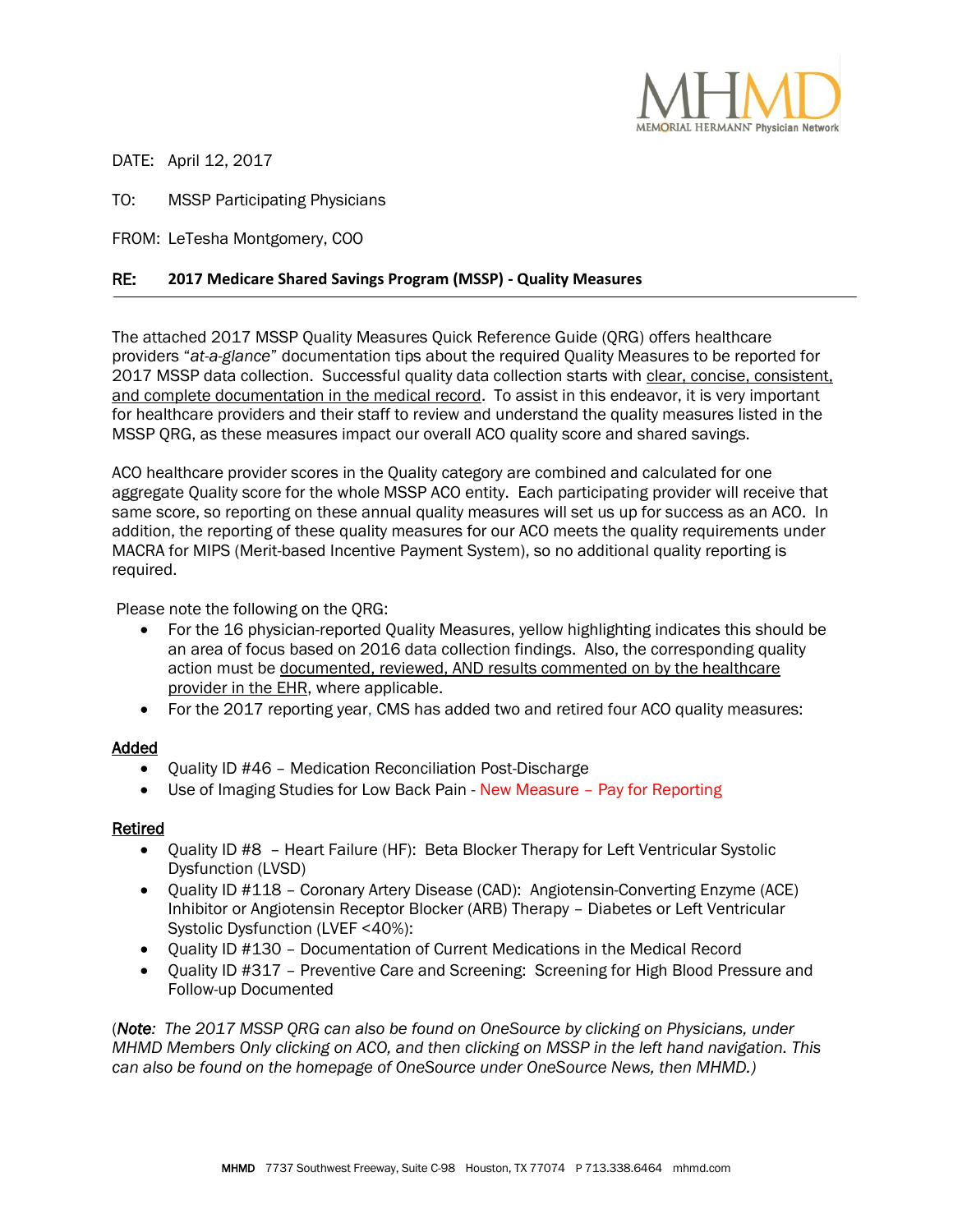

Should you have any questions regarding MSSP data collection, please call Provider Relations at 713-338-6464 or e-mail Coding. Clinica[lsupport@memorialhermann.org.](mailto:support@memorialhermann.org)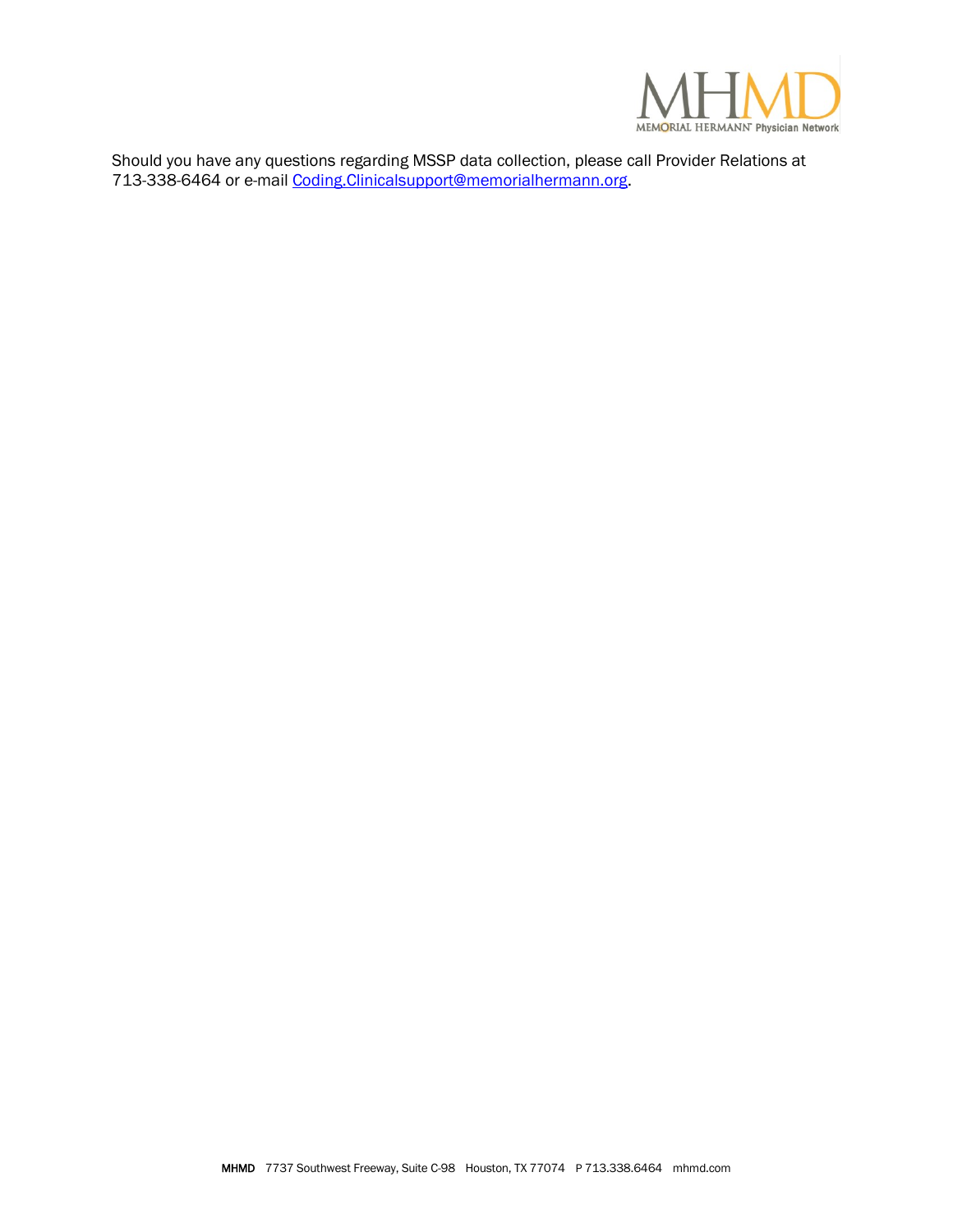

### *Codes (Performance Met, Exclusion, or Performance Not Met) correspond to the Quality Action documented in the medical record.*

| <b>MEASURE TITLE &amp; DESCRIPTON</b>                                                                                                                                                                                                                                                                                                                                                        | <b>QUALITY ACTIONS</b>                                                                                                                                                                                                            | <b>PERFORMANCE MET</b><br><b>CODES</b> | <b>EXCLUSION CODES</b>     | <b>PERFORMANCE NOT</b><br><b>MET CODES</b> | ACO# | <b>Quality ID#</b><br>(formerly:<br>PQRS) |
|----------------------------------------------------------------------------------------------------------------------------------------------------------------------------------------------------------------------------------------------------------------------------------------------------------------------------------------------------------------------------------------------|-----------------------------------------------------------------------------------------------------------------------------------------------------------------------------------------------------------------------------------|----------------------------------------|----------------------------|--------------------------------------------|------|-------------------------------------------|
| Body Mass Index (BMI) Screening and Follow-Up Plan - Patients 18 years and older - BMI documented within 6 months AND,<br>if the most recent BMI is abnormal, document a follow-up plan.                                                                                                                                                                                                     | 1. Document most recent BMI<br>2. Normal BMI 18 years and older: BMI $\geq$ 18.5 and < 25<br>3. For abnormal BMI, document follow-up plan (e.g., Nutrition /<br>exercise counseling)                                              | G8420 OR G8417 OR<br>G8418             | G8422 OR G8938 OR<br>G9716 | G8421 OR G8419                             | 16   | 128                                       |
| Breast Cancer Screening in Women 50 - 74 years - Screening Mammogram within 27 months. (NOTE: 3D Mammography,<br>MRI and Ultrasound are not considered breast cancer screening for this measure.)                                                                                                                                                                                            | . Document date of screening mammogram<br>2. Provider MUST document that results were received,<br>reviewed, (e.g. negative, positive, etc.)                                                                                      | 3014F                                  | G9708 OR G9709             | 3014F-8P                                   | 20   | 112                                       |
| Colorectal Cancer Screening in Patients 50 - 75 years - Multiple tests may complete this measure:<br>• Fecal occult blood test (FOBT) during the measurement period<br>• Flexible sigmoidoscopy within 4 years<br>• Colonoscopy within 9 years<br>• Computed tomography (CT) colonography within 4 years<br>• Fecal immunochemical DNA test (FIT-DNA) within 2 years                         | . Document date of colorectal cancer screening<br><b>Provider MUST document that results were received,</b><br>reviewed, (e.g. negative, positive, etc.)                                                                          | 3017F                                  | G9710 OR G9711             | 3017F-8P                                   | 19   | 113                                       |
| Controlling High Blood Pressure - Patients 18 - 85 years with a diagnosis of hypertension (HTN) whose most recent blood<br>pressure was <140/90 mmHg during the measurement period                                                                                                                                                                                                           | . Document HTN diagnosis<br>2. Most recent BP reading <140/90 mmHg                                                                                                                                                                | G8752 AND G8754                        | G9740 OR G9231             | G8753 AND G8755 OR<br>G8756                | 28   | 236                                       |
| Depression Screening and Follow-Up Plan for patients 12 years and older. Screen for depression using an age-appropriate<br>standardized tool AND, if positive, document a follow-up plan.                                                                                                                                                                                                    | Must document and review/verify by provider:<br>. Name of tool, screening date, and results.<br>2. If positive, document follow-up plan (e.g., Medications<br><b>Prescribed. Suicide Risk Assessment, or other interventions)</b> | G8431 OR G8510                         | G9717 OR G8433             | G8432 OR G8511                             | 18   | 134                                       |
| Depression Remission at Twelve Months in patients 18 years and older with major depression or dysthymia. Must have an  1. Do an annual full PHQ-9 (i.e. do ALL questions) on all<br>initial PHQ-9 score > 9 (between 12/1/15-11/30/16) AND a follow-up FULL PHQ-9 score <5 completed 12 months after initial patients with major depression or dysthymia.<br><b>PHQ-9. PAY FOR REPORTING</b> | 2. Demonstrate remission with a PHQ-9 score of < 5                                                                                                                                                                                | G9509                                  | N/A                        | G9510                                      | 40   | 370                                       |
| Diabetes Poor Control - Patients 18 - 75 years with diabetes who had hemoglobin A1c > 9.0% (NOTE: A lower performance<br>rate is desirable for this measure)                                                                                                                                                                                                                                 | Document most recent HbA1c level is >9.0%                                                                                                                                                                                         | 3046F OR 3046F-8P                      | G9687                      | 3044F OR 3045F                             | 27   | $\overline{1}$                            |
| Diabetes Eye Exam - Patients 18 - 75 years with diabetes who had a retinal or dilated eye exam by an eye care<br>professional during the measurement period. Must document date of the exam.                                                                                                                                                                                                 | Document date of eye exam for diabetic retinal disease with<br>one of the followina:<br>Retinal or dilated eye exam or a negative retinal or dilated exam<br>(e.g., No evidence of retinopathy, positive, etc.)                   | 2022F OR 2024F OR<br>2026F OR 3072F    | G9714                      | 2022F-8P OR 2024F-8P<br><b>OR 2026F-8P</b> | 41   | 117                                       |
| Falls: Screening for Future Fall Risk - Patients 65 years and older screened for future fall risk during measurement period                                                                                                                                                                                                                                                                  | <b>Document screening performed:</b><br>1. History of falls, or 2. Any fall with injury, or 3. No falls                                                                                                                           |                                        | N/A                        |                                            | 13   | 318                                       |
| Influenza Immunization - Patients older than 6 months - Seen for a visit between October 1 and March 31 who received an<br>influenza immunization OR who reported having received one. Must document date of the vaccination.                                                                                                                                                                | Document date of administration or previous receipt of<br>influenza immunization August 2016 thru March 2017                                                                                                                      | G8482                                  | G8483                      | G8484                                      | 14   | 110                                       |
| Ischemic Vascular Disease (IVD): Use of Aspirin or Another Antithrombotic - Patients 18 years and older with CAD or IVD<br>and documented use of aspirin or another antithrombotic                                                                                                                                                                                                           | Document active diagnosis of IVD or CAD<br>2. Document use of aspirin or another antithrombotic                                                                                                                                   | G8598                                  | G9723 OR G9724             | G8599                                      | 30   | 204                                       |
| Low Back Pain: Use of Imaging Studies - Patients 18-50 years seen for low back pain who did not have an imaging study<br>(plain X-ray, MRI, or CT) within 28 days of diagnosis (Note: This measure is reported as an inverted rate. A higher score<br>indicates appropriate treatment of low back pain.) NEW MEASURE - PAY FOR REPORTING                                                     | Document diagnosis of low back pain without an imaging<br>study (plain X-ray, MRI, CT scan) within 28 days of diagnosis                                                                                                           |                                        | N/A                        |                                            | 44   | 312                                       |